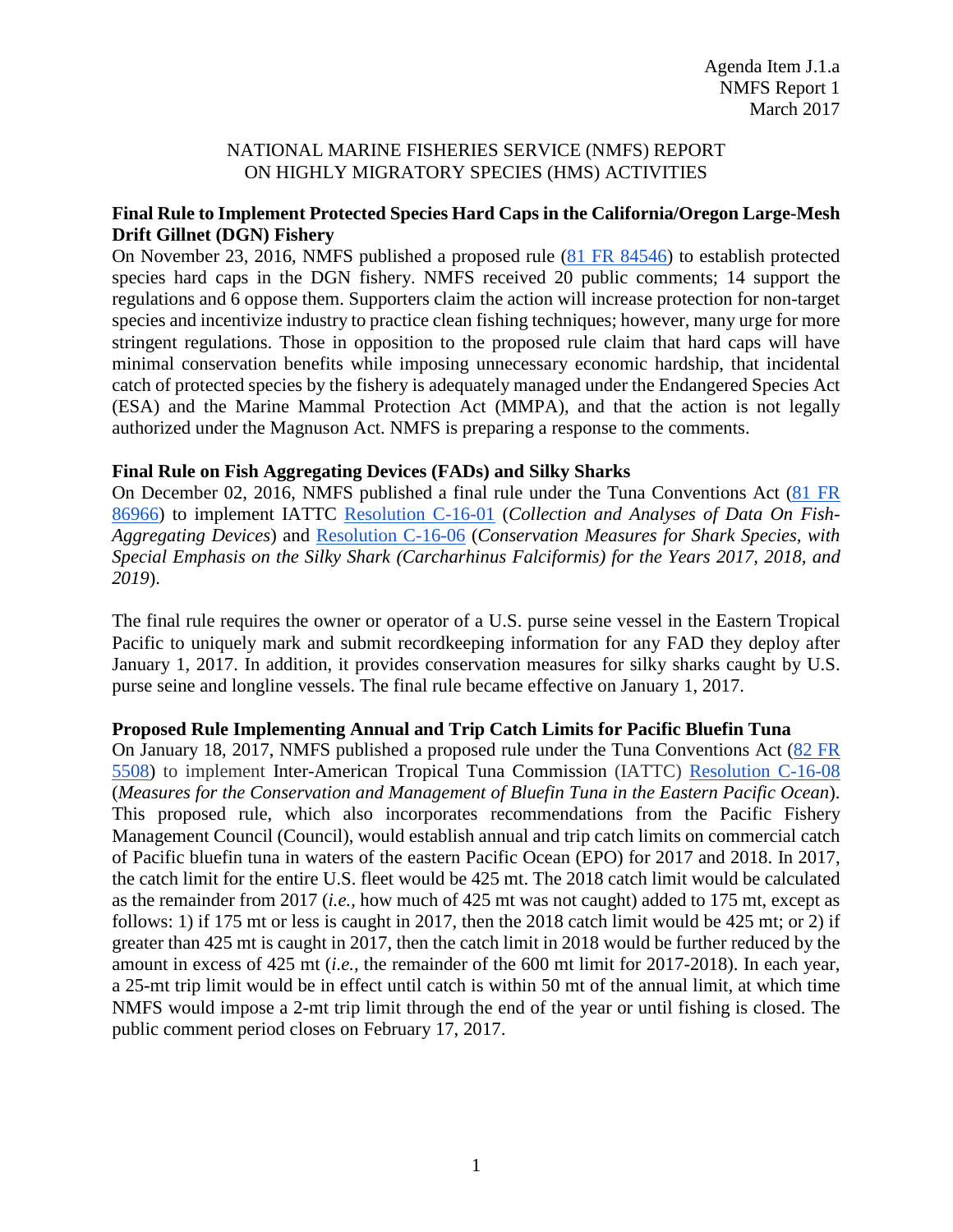#### **Updates on the Status of Exempted Fishing Permits (EFPs)**

On December 13, 2016, NMFS' Sustainable Fisheries Division (SFD) transmitted a request to initiate ESA consultation on a longline EFP to NMFS' Protected Resources Division. NMFS also completed an informal Section 7 consultation with the U.S. Fish and Wildlife Service (USFWS) regarding ESA-listed seabirds. The USFWS concurred with NMFS' determination that the EFP is not likely to adversely affect the ESA-listed short-tailed albatross. The EFP would authorize two federally permitted west coast-based longline vessels to fish inside the U.S. West Coast Exclusive Economic Zone off California and Oregon using deep-set and shallow-set longline gear to target swordfish and other HMS.

Regarding deep-set buoy gear (DSBG) EFPs, NMFS issued an extension to the Pfleger Institute of Environment Research (PIER) EFP (5 vessels), and the Perguson EFP (3 vessels assigned, 2 in reserve), for 2017 and 2018. NMFS intends to publish a Federal Register Notice extending the Mintz EFP, along with announcing any EFPs recommended at the March 2017 Council meeting, in April 2017. NMFS staff assisted Kent Jacobs and Martin Kaslunger in developing DSBG EFP applications.

NMFS will continue to update its *[Alternate Gears for Swordfish](http://www.westcoast.fisheries.noaa.gov/fisheries/migratory_species/gear_research_permits.html)* webpage, which includes the current status of EFPs, information on the EFP process, and Council decisions regarding swordfish management.

### **NOAA Technical Memorandum on Bycatch Estimates in the DGN Fishery (1990-2015)**

In January, the Southwest Fisheries Science Center published a NOAA Technical Memorandum that provides new estimates of marine mammal, sea turtle, and seabird bycatch in the DGN fishery from 1990 to 2015. The paper uses random forest classification and regression trees for model variable selection and estimation, respectively. The method represents an analytical improvement for estimating rare event bycatch with less than 100 percent observer coverage, resulting in more stable annual bycatch estimates with greater precision and less bias, compared to previous estimates that utilized ratio estimation methods. One notable difference between the two methods is that regression tree estimates of bycatch are typically positive even in years where zero bycatch is observed (sometimes fractions of animals), whereas a concurrent ratio estimate would yield a zero estimate. This results because regression tree estimates represent a more probabilistic estimate of unobserved bycatch, which is lacking with ratio estimators (zero observed = zero estimated). Conversely, regression trees are less likely to result in extremely high bycatch estimates in years where a rare event is observed and observer coverage is low. Over multi-year periods, cumulative estimates of bycatch from both methods converge towards similar values.

The new estimates reflect a considerable improvement over previous ratio estimation methods because all years of available data are used in the estimation model, rather than only intra-annual data. These improvements represent the best available science for rare-event / low observer coverage bycatch estimation in this fishery and reflect Magnuson-Stevens Act National Standard 2 fishery data goals. Bycatch estimates from the new method are being used in Pacific region marine mammal stock assessments for species that interact with the DGN fishery. This paper has been submitted as Agenda Item J.1.b, SWFSC Report, March 2017.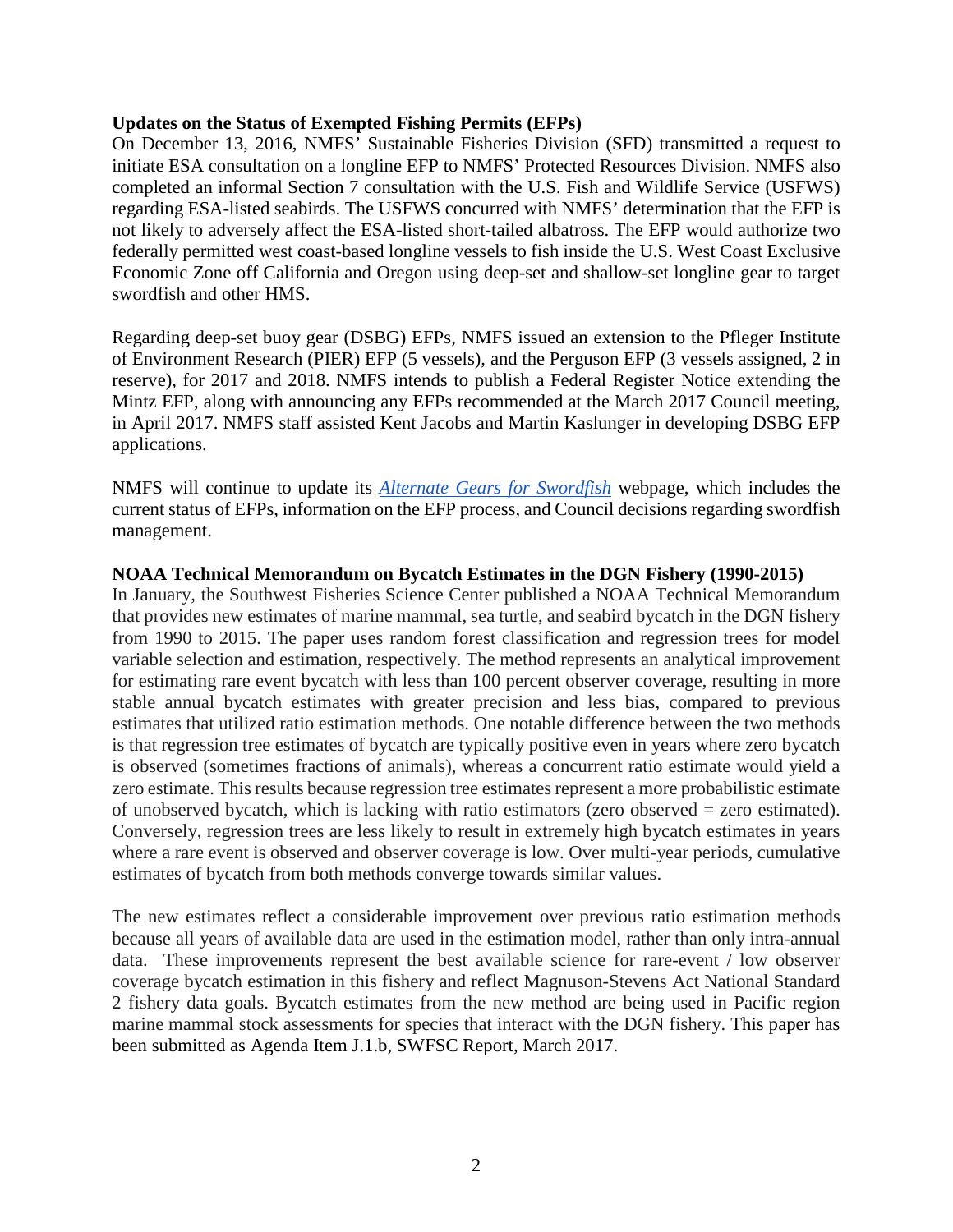#### **Permit and Logbook Compliance Letter**

NMFS has recently undertaken an outreach event to remind vessel operators of permit and logbook requirements to fish for HMS in accordance with the HMS Fishery Management Plan. This effort is done to promote compliance with current permit and logbook regulations. A Pacific HMS permit is required to fish for and/or land HMS into U.S. West Coast ports [\(50 C.F.R. 660.707\)](http://www.ecfr.gov/cgi-bin/text-idx?SID=d03fccfd9371a42f3e51ee6818d03798&mc=true&node=se50.13.660_1707&rgn=div8). Additionally, logbooks are required on fishing trips for tuna and tuna-like species [\(50 C.F.R.](http://www.ecfr.gov/cgi-bin/text-idx?SID=d03fccfd9371a42f3e51ee6818d03798&mc=true&node=se50.13.660_1708&rgn=div8)  [660.708,](http://www.ecfr.gov/cgi-bin/text-idx?SID=d03fccfd9371a42f3e51ee6818d03798&mc=true&node=se50.13.660_1708&rgn=div8) [50 C.F.R. 300.22\)](http://www.ecfr.gov/cgi-bin/text-idx?SID=d03fccfd9371a42f3e51ee6818d03798&mc=true&node=se50.11.300_122&rgn=div8). Failure to comply with these requirements may result in referral to the NMFS Office of Law Enforcement and in sanctions, including, but not limited to, monetary penalties or the modification, denial, or suspension of federal fishing permits [\(15 C.F.R. Part 904](http://www.ecfr.gov/cgi-bin/text-idx?SID=24a1e53d997bbde2342084c506042294&mc=true&node=sp15.3.904.d&rgn=div6)  [Subpart D\)](http://www.ecfr.gov/cgi-bin/text-idx?SID=24a1e53d997bbde2342084c506042294&mc=true&node=sp15.3.904.d&rgn=div6). For more information on permits and logbooks, including how to obtain a permit and the appropriate logbook, visit the [NMFS WCR permits website](http://www.westcoast.fisheries.noaa.gov/fisheries/migratory_species/pacific_hms_pemits.html) and the [NMFS WCR logbook](http://www.westcoast.fisheries.noaa.gov/fisheries/migratory_species/highly_migratory_species_logbooks.html)  [website,](http://www.westcoast.fisheries.noaa.gov/fisheries/migratory_species/highly_migratory_species_logbooks.html) or contact the NMFS WCR Permits Coordinator, Shannon Penna, at 562-980-4238 or [wcr.permits@noaa.gov.](mailto:wcr.permits@noaa.gov)

### **Updates on Marine Mammal Import Provision Process**

On January 1, 2017, the final rule (August 15, 2016, [81 FR 54389\)](https://www.federalregister.gov/d/2016-19158) to implement provisions of the MMPA that aim to reduce marine mammal bycatch associated with foreign commercial fishing operations became effective. The final rule requires nations exporting fish and fish products to the United States to be held to comparable standards as U.S. commercial fishing operations with respect to the incidental mortality or serious injury of marine mammals. The rule also establishes the criteria for evaluating a harvesting nation's regulatory program for reducing marine mammal bycatch and the procedures required to receive authorization to import fish and fish products into the United States.

To ensure effective implementation, the rule establishes a 5-year exemption period to allow exporting nations an opportunity to adjust regulatory programs to comply with the comparability standards of the rule. At the end of the 5-year exemption period, the United States will review each applicable nation's application for a "comparability finding" for its fisheries. If the Assistant Administrator denies or terminates a comparability finding for a fishery, NMFS will identify and prohibit the importation of fish and fish products into the United States from the harvesting nation harvested in that fishery. NMFS will consult with harvesting nations and may provide assistance to harvesting nations to aid in compliance with this rule. For more information on this rule, please see Agenda Item J.1.a, NMFS Report 2, March 2017 or visit [http://www.fisheries.noaa.gov/ia/slider\\_stories/2016/08/mmpafinalrule.html.](http://www.fisheries.noaa.gov/ia/slider_stories/2016/08/mmpafinalrule.html)

### **DGN Fishery Performance Metrics**

At its September 2015 meeting, the Council adopted DGN performance metrics for non-ESAlisted marine mammals and finfish. If the fishery exceeds a performance metric, the Council would determine if additional management measures are needed to further minimize bycatch. The first fishing season that the DGN fishery operated under performance metrics was from May 1, 2016, through January 31, 2017. The observer data from this fishing season are not available. Once the data are finalized, NMFS will post an observed catch summary on its WCR website. The catch summary is available each year in advance of the June Council meeting. The Council could task the HMS Management Team (HMSMT) to use this summary each year to determine whether the DGN fishery exceeded any performance metric. This would be consistent with the data the HMSMT used to develop performance metrics alternatives.